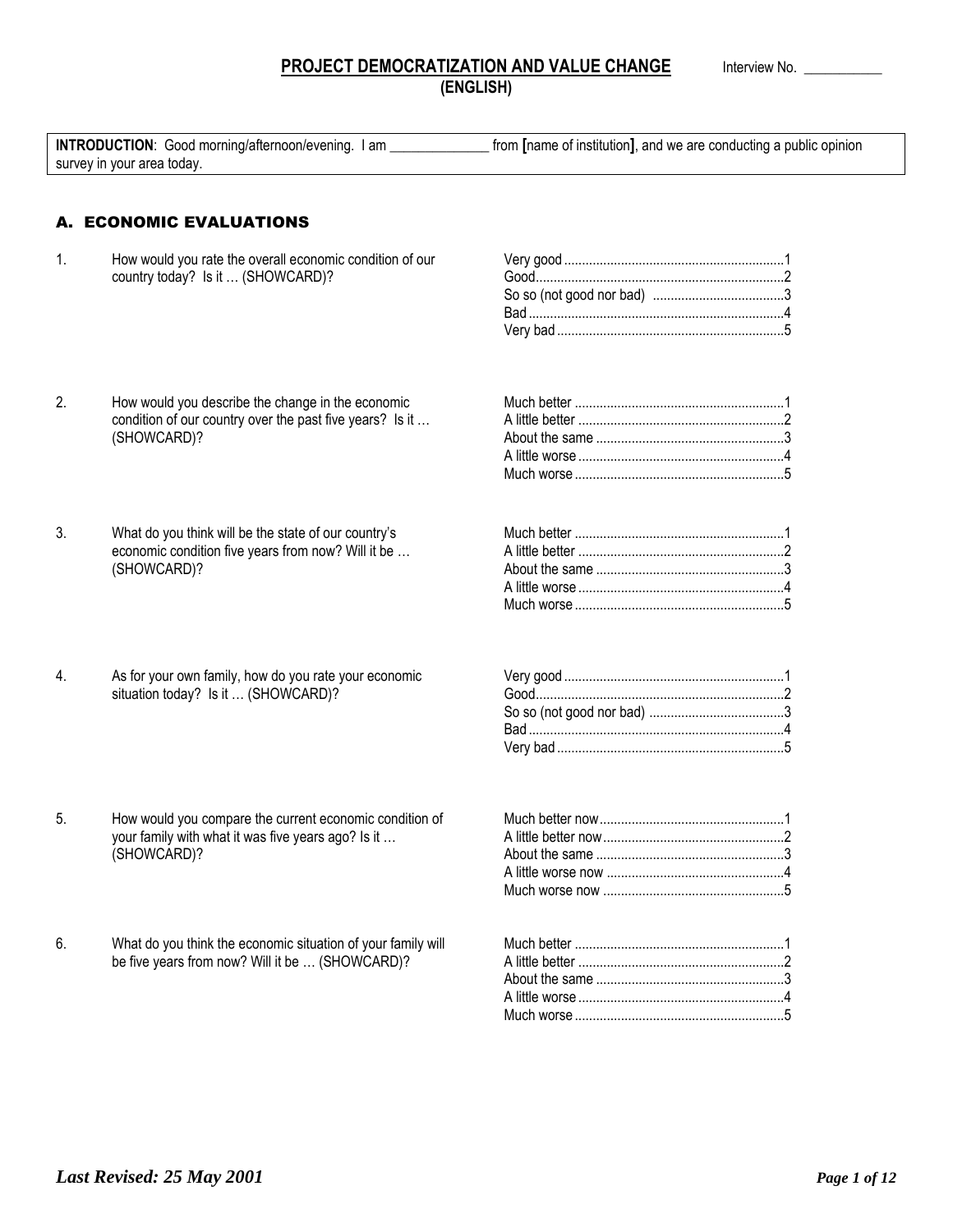# B. TRUST IN INSTITUTIONS

7-18. | I'M GOING TO NAME A NUMBER OF INSTITUTIONS. FOR EACH ONE, PLEASE TELL ME HOW MUCH TRUST YOU HAVE IN THEM. IS IT **A GREAT DEAL OF TRUST, QUITE A LOT OF TRUST, NOT VERY MUCH TRUST,** OR **NONE AT ALL**?

|     |                                                                   | Qs. 7-18.                       |                         |                                      |             |
|-----|-------------------------------------------------------------------|---------------------------------|-------------------------|--------------------------------------|-------------|
|     | (RING CARDS - SHOWCARD)                                           | <b>A Great Deal</b><br>of Trust | Quite a Lot<br>of Trust | <b>Not Very</b><br><b>Much Trust</b> | None At All |
| 7.  | The Courts                                                        |                                 | 2                       | 3                                    |             |
| 8.  | The national government [in capital city]                         |                                 | 2                       | 3                                    |             |
| 9.  | Political parties [not any specific party]                        |                                 |                         | 3                                    |             |
| 10. | Parliament                                                        |                                 | 2                       | 3                                    |             |
| 11. | Civil service                                                     |                                 | 2                       | 3                                    |             |
| 12. | The military                                                      |                                 | 2                       | 3                                    |             |
| 13. | The police < Optional>                                            |                                 | 2                       | 3                                    |             |
| 14. | Local government                                                  |                                 | 2                       | 3                                    |             |
| 15. | Newspapers < Optional>                                            |                                 | 2                       | 3                                    |             |
| 16. | <b>Television</b>                                                 |                                 | 2                       | 3                                    |             |
| 17. | The election commission [specify institution by name] < Optional> |                                 | 2                       | 3                                    |             |
| 18. | Non-governmental organizations or NGOs < Optional>                |                                 | 2                       | 3                                    |             |

# C. SOCIAL CAPITAL

19. Are you a member of any organization or formal groups? IF YES: Please tell me the three (3) most important organizations or formal groups you belong to. (OPEN-ENDED AND THEN USE CODES BELOW)

#### VERBATIM: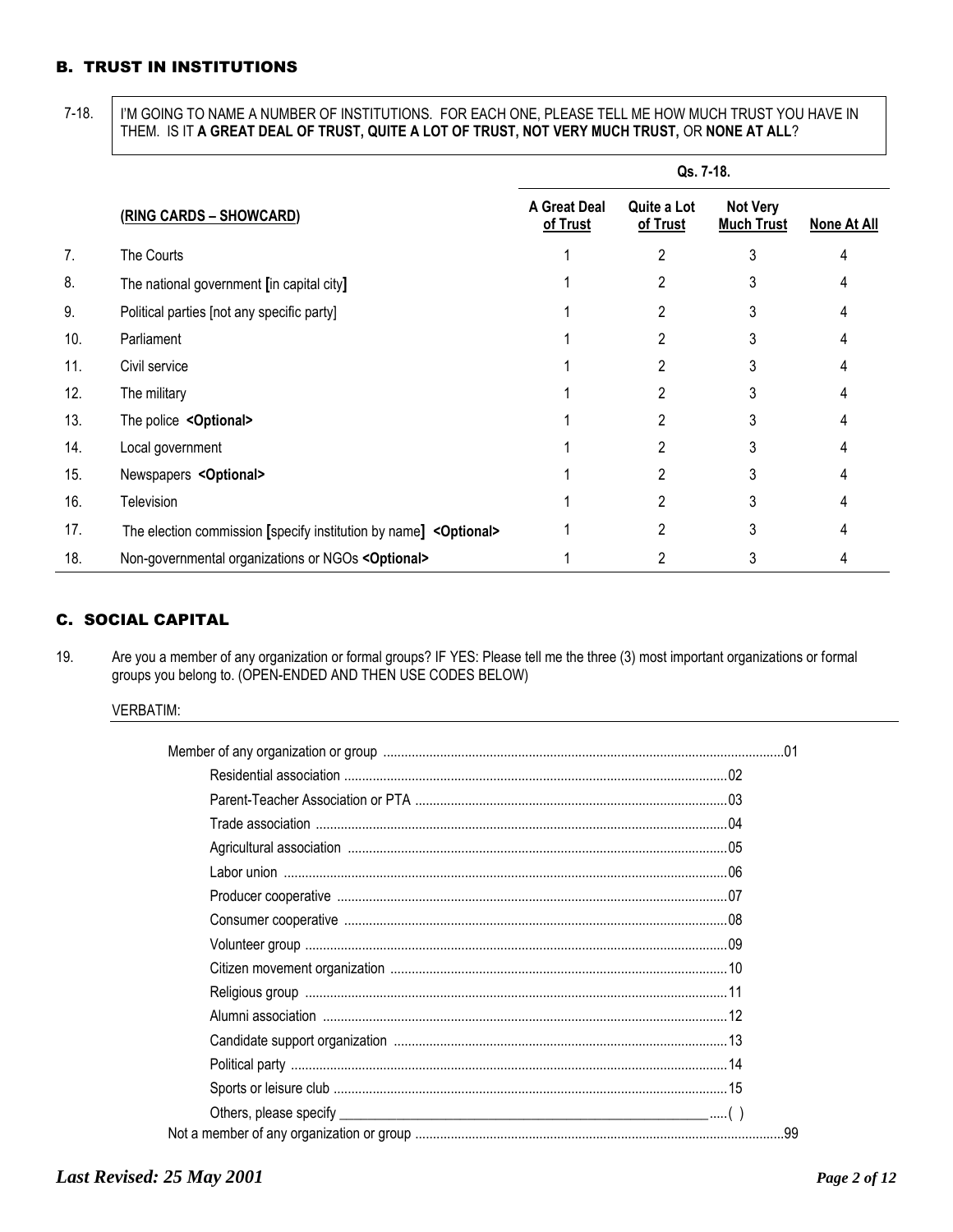# C. SOCIAL CAPITAL (cont'd)

20. Are you a member of any private groups, circles or regular gatherings? IF YES: Please tell me the three (3) most important ones. (OPEN-ENDED AND THEN USE CODES BELOW)

VERBATIM:

| Circle of friends who do business (or investment) together or help out each other in money matters 05 |  |
|-------------------------------------------------------------------------------------------------------|--|
|                                                                                                       |  |
|                                                                                                       |  |
|                                                                                                       |  |
|                                                                                                       |  |

 $\_$  ,  $\_$  ,  $\_$  ,  $\_$  ,  $\_$  ,  $\_$  ,  $\_$  ,  $\_$  ,  $\_$  ,  $\_$  ,  $\_$  ,  $\_$  ,  $\_$  ,  $\_$  ,  $\_$  ,  $\_$  ,  $\_$  ,  $\_$  ,  $\_$  ,  $\_$  ,  $\_$  ,  $\_$  ,  $\_$  ,  $\_$  ,  $\_$  ,  $\_$  ,  $\_$  ,  $\_$  ,  $\_$  ,  $\_$  ,  $\_$  ,  $\_$  ,  $\_$  ,  $\_$  ,  $\_$  ,  $\_$  ,  $\_$  ,

#### **NOTE: IF NOT A MEMBER IN ANY ORGANIZATION IN Q19/20**  $\rightarrow$  **GO TO Q24**

21. Which of these organizations or groups (both formal and informal) you just mentioned (in Q19/20) matters the most to you? (ONE ANSWER ONLY)

| 22. | How frequently do you participate in meetings and other<br>activities of (ANSWER IN Q21)? Is it  (SHOWCARD)?             |  |
|-----|--------------------------------------------------------------------------------------------------------------------------|--|
| 23. | How often do you discuss politics in (ANSWER IN Q21)?<br>Is it  (SHOWCARD)?                                              |  |
| 24. | General speaking, would you say that "Most people can be<br>trusted" or "you can't be too careful in dealing with them"? |  |

#### D. GUANXI-BASED SOCIAL CAPITAL **<Qs.25-26: Optional but highly recommended>**

| $25 - 26$ . | HOW WELL WOULD YOU SAY THE FOLLOWING STATEMENTS APPLY TO YOU?                                        |                             |                               |                       |                         |
|-------------|------------------------------------------------------------------------------------------------------|-----------------------------|-------------------------------|-----------------------|-------------------------|
|             | (RING CARDS – SHOWCARD)                                                                              | <b>Applies</b><br>very well | <b>Applies</b><br>pretty well | Doesn't<br>apply much | Doesn't<br>apply at all |
| 25.         | I have enough friends and connections so that I can get help if I need it.                           |                             |                               |                       | 4                       |
| 26.         | I have some friends with influence, so I don't have to worry too much if I<br>get into a tight spot. |                             |                               |                       | 4                       |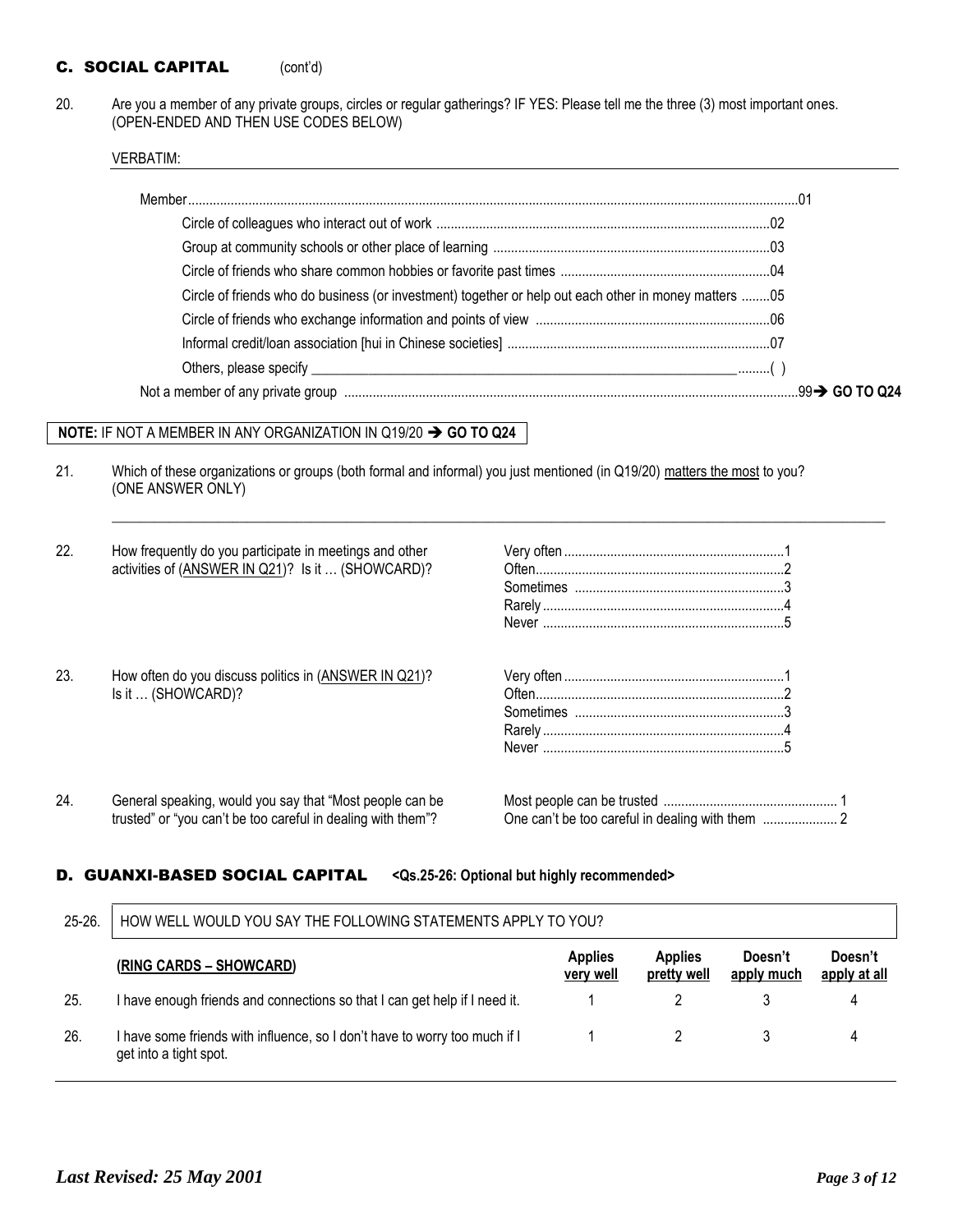# E. PARTICIPATION IN ELECTIONS

27. In talking to people about elections, we often find that a lot of people were not able to vote because they were away from home, they were sick or they just didn't have time. How about you? Did you vote in the election **[**the most recent national election, parliamentary or presidential**]**  held in **[**year**]**?

\_\_\_\_\_\_\_\_\_\_\_\_\_\_\_\_\_\_\_\_\_\_\_\_\_\_\_\_\_\_\_\_\_\_\_\_\_\_\_\_\_\_\_\_\_\_\_\_\_\_\_\_\_\_\_\_\_\_\_\_\_\_\_\_\_\_\_\_

28. Which parties (or candidates for president if it was presidential race) did you vote for? [**<Optional>**, country-specific response grid]

#### 29-30. Thinking about the national election in [year], did you …

29. attend a campaign meeting or rally?<br>^

30. try to persuade others to vote for a certain candidate or party?

31. Did you do anything else to help or show your support for a party or candidate running in the election? **<Optional>**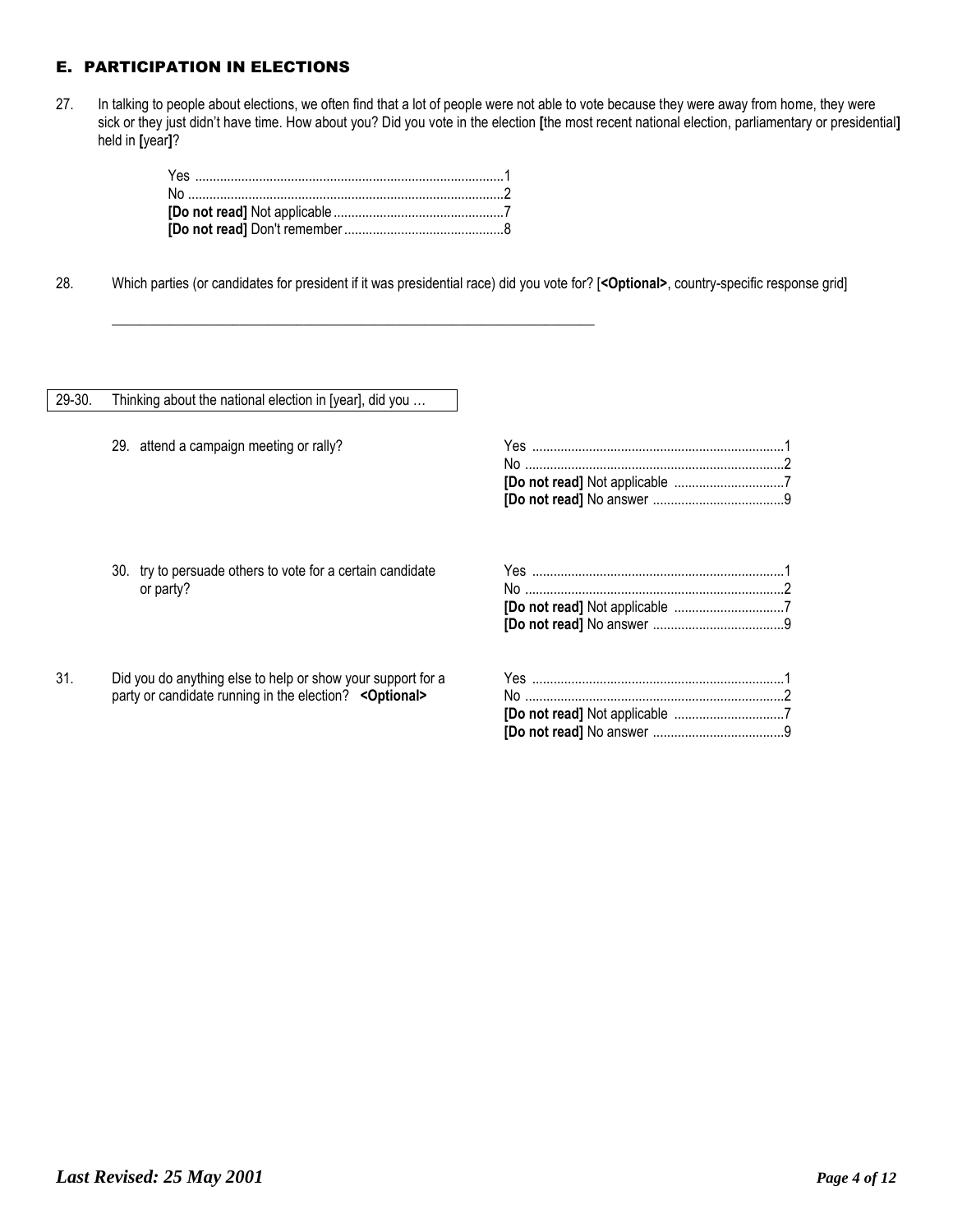# F. ELECTORAL MOBILIZATION **<Qs.32-55: Optional>**

| $32 - 43$ .  | During the last national election in [year], did any of the following personally ask you to vote for a particular candidate? |                              |                |                                                                |    |
|--------------|------------------------------------------------------------------------------------------------------------------------------|------------------------------|----------------|----------------------------------------------------------------|----|
| 44-55.       | IF YES: And did such persons help you to decide whom to vote for?                                                            |                              |                |                                                                |    |
| (RING CARDS) |                                                                                                                              | Qs. 32-43.<br><b>CONTACT</b> |                | Qs. 44-55.<br><b>IF WITH CONTACT:</b><br><b>INFLUENCE VOTE</b> |    |
|              |                                                                                                                              | Yes                          | No             | <b>Yes</b>                                                     | No |
| 32/44.       | Family member/relative                                                                                                       |                              | 2              | 1                                                              | 2  |
| 33/45.       | Seniors in a clan or extended family                                                                                         |                              | $\overline{2}$ | 1                                                              | 2  |
| 34/46.       | Neighbor/friend                                                                                                              |                              | $\overline{2}$ | 1                                                              | 2  |
| 35/47.       | Community leaders                                                                                                            |                              | $\overline{2}$ | 1                                                              | 2  |
| 36/48.       | Superior at work/school                                                                                                      |                              | $\overline{2}$ | 1                                                              | 2  |
| 37/49.       | Owners of the firm/unit that you work for                                                                                    |                              | $\overline{2}$ | 1                                                              | 2  |
| 38/50.       | Member/official of organization that you belong to                                                                           |                              | $\overline{2}$ | 1                                                              | 2  |
| 39/51.       | Government official whom you know personally                                                                                 |                              | $\overline{2}$ | 1                                                              | 2  |
| 40/52.       | Government official whom you don't know                                                                                      |                              | $\overline{2}$ |                                                                | 2  |
| 41/53.       | Candidate/party activist whom you know personally                                                                            |                              | $\overline{2}$ | 1                                                              | 2  |
| 42/54.       | Candidate/party activist whom you don't know                                                                                 | 1                            | $\overline{2}$ | 1                                                              | 2  |
| 43/55.       | Others, please specify                                                                                                       |                              | $\overline{2}$ | 1                                                              | 2  |

# G. PSYCHOLOGICAL INVOLVEMENT

| 56. | How interested would you say you are in politics?<br>(SHOWCARD) |  |
|-----|-----------------------------------------------------------------|--|
|     |                                                                 |  |
|     |                                                                 |  |
|     |                                                                 |  |
|     |                                                                 |  |
| 57. | How often do you follow news about politics?                    |  |
|     | (SHOWCARD)                                                      |  |
|     |                                                                 |  |
|     |                                                                 |  |
|     |                                                                 |  |
|     |                                                                 |  |
| 58. | How often do you follow news about politics in the daily        |  |
|     | newspaper? (SHOWCARD) < Optional>                               |  |
|     |                                                                 |  |
|     |                                                                 |  |

Practically never ...................................................6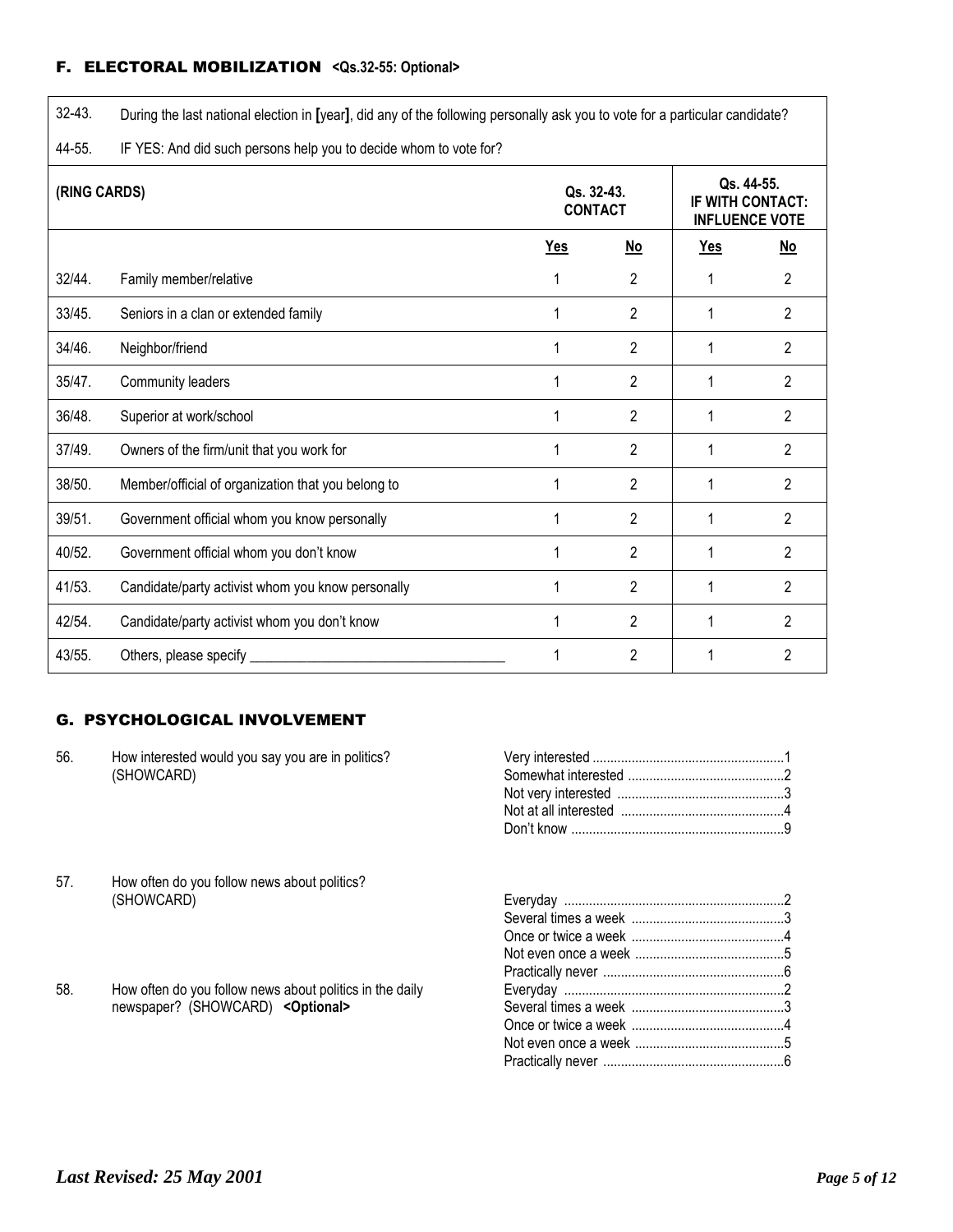# **G.** PSYCHOLOGICAL INVOLVEMENT (cont'd)

| 59. | How often do you follow politics in the news on television?<br>(SHOWCARD) < Optional>  |                                                        |               |
|-----|----------------------------------------------------------------------------------------|--------------------------------------------------------|---------------|
| 60. | How often do you follow politics in the news on the radio?                             |                                                        |               |
|     | (SHOWCARD) < Optional>                                                                 |                                                        |               |
|     |                                                                                        |                                                        |               |
|     |                                                                                        |                                                        |               |
|     |                                                                                        |                                                        |               |
| 61. | How much impact do you feel government policies have on<br>your daily life? (SHOWCARD) |                                                        |               |
|     |                                                                                        |                                                        |               |
| Н.  | <b>PARTISANSHIP</b>                                                                    |                                                        |               |
|     |                                                                                        |                                                        |               |
| 62. | Among the political parties listed here (SHOWCARD),                                    |                                                        |               |
|     | which party if any do you feel closest to?                                             |                                                        |               |
|     | (ONE ANSWER ONLY)                                                                      |                                                        |               |
|     |                                                                                        |                                                        |               |
|     | [Use two-digit code to cover all major parties in your country.]                       | Don't feel close to any political party 99 CO TO INTRO | <b>OF Q64</b> |
| 63. | How close do you feel to (answer in Q62)? Is it VERY                                   |                                                        |               |
|     | CLOSE, SOMEWHAT CLOSE, or JUST A LITTLE CLOSE?                                         |                                                        |               |

# I. AGREEMENT/DISAGREEMENT WITH SPECIFIC STATEMENTS

| 64-<br>72. | As you know, there are some people in our country who would like to change the way in which our country is governed. We would like to know<br>what you think of their views. For each statement, would you say you STRONGLY AGREE, SOMEWHAT AGREE, SOMEWHAT DISAGREE,<br>or STRONGLY DISAGREE? |           |                |            |                           |  |  |
|------------|------------------------------------------------------------------------------------------------------------------------------------------------------------------------------------------------------------------------------------------------------------------------------------------------|-----------|----------------|------------|---------------------------|--|--|
|            | (RING CARDS - SHOWCARD)<br><b>TRADITIONALISM</b>                                                                                                                                                                                                                                               | <b>SA</b> | <b>SWA</b>     | <b>SWD</b> | $\underline{\mathsf{SD}}$ |  |  |
| 64.        | Even if parents' demands are unreasonable, children still should do what they ask.                                                                                                                                                                                                             |           | 2              | 3          | 4                         |  |  |
| 65.        | When hiring someone, even if a stranger is more qualified, the opportunity should still be given to relatives<br>and friends.                                                                                                                                                                  | 1         | $\overline{2}$ | 3          | 4                         |  |  |
| 66.        | When one has a conflict with a neighbor, the best way to deal with it is to accommodate the other person.                                                                                                                                                                                      | 1         | $\overline{2}$ | 3          | 4                         |  |  |
| 67.        | Wealth and poverty, success and failure are all determined by fate.                                                                                                                                                                                                                            |           | $\overline{2}$ | 3          | 4                         |  |  |
| 68.        | A person should not insist on his own opinion if his co-workers disagree with him.                                                                                                                                                                                                             |           | $\overline{2}$ | 3          | 4                         |  |  |
| 69.        | For the sake of the family, the individual should put his personal interests second.                                                                                                                                                                                                           |           | 2              | 3          | 4                         |  |  |
| 70.        | A man will lose face if he works under a female supervisor.                                                                                                                                                                                                                                    |           | $\overline{2}$ | 3          |                           |  |  |
| 71.        | If there is a quarrel, we should ask an elder to resolve the dispute.                                                                                                                                                                                                                          |           | 2              | 3          | 4                         |  |  |
|            | <b>AUTHORITARIAN VALUES &lt; Optional&gt;</b>                                                                                                                                                                                                                                                  |           |                |            |                           |  |  |
| 72.        | When a mother-in-law and a daughter-in-law come into conflict, even if the mother-in-law is in the wrong,<br>the husband should still persuade his wife to obey his mother. < Optional>                                                                                                        | 1         | 2              | 3          |                           |  |  |

Just a little close ...................................................3

# J. POLITICAL PARTICIPATION

*Last Revised: 25 May 2001 Page 6 of 12*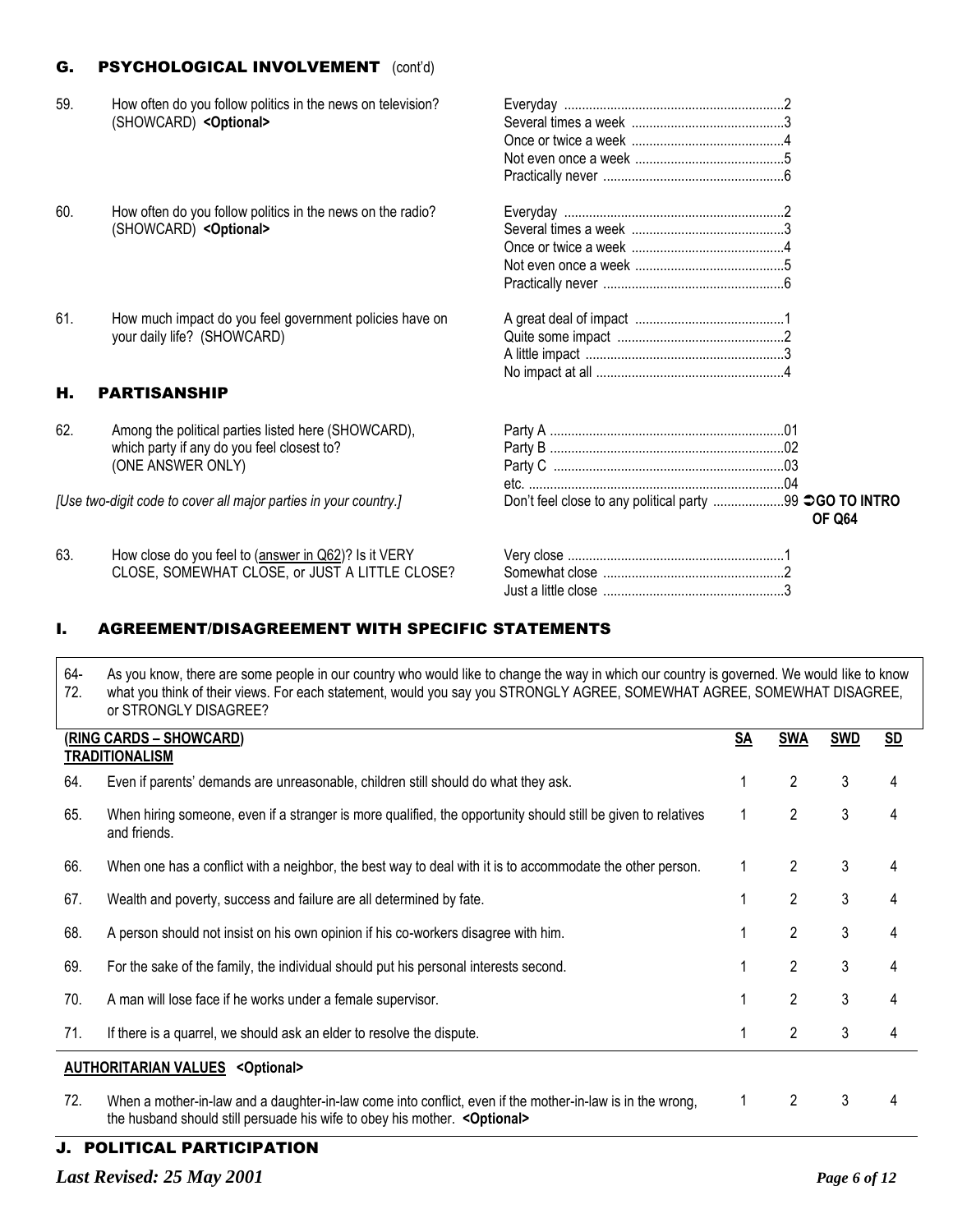In the past three (3) years, have you **NEVER, ONCE,** or **MORE THAN ONCE** done the following because of personal, family, or neighborhood problems, or problems with government officials and policies?

#### *Note to Interviewer:*

For each question: If the answer is ONCE or MORE THAN ONCE, immediately ask the following questions; otherwise go to the next item.

- [Qs. 81-88]: did you do this alone or with others? **<Optional>**
- [Qs. 89-96]: did you ever give gifts or bring them out for dinner?  $\supset$  do not ask this question for Q79. < Optional>

|     | (RING CARDS)                                                                                                                                                  |              | <b>FREQUENCY</b>  |     |                |              |                |   | Qs. 81-88<br><optional><br/><b>WITH OTHERS?</b></optional> |  | <optional><br/>Qs. 89-96<br/><b>GIFT OR DINNER?</b></optional> | <b>NEVER DONE</b> |
|-----|---------------------------------------------------------------------------------------------------------------------------------------------------------------|--------------|-------------------|-----|----------------|--------------|----------------|---|------------------------------------------------------------|--|----------------------------------------------------------------|-------------------|
|     |                                                                                                                                                               | Once         | More than<br>once | Yes | $No$           | <b>Yes</b>   | $No$           |   |                                                            |  |                                                                |                   |
| 73. | Contacted government<br>(administrative) official.                                                                                                            |              | $\overline{2}$    | 1   | $\overline{2}$ | 1            | $\overline{2}$ | 9 |                                                            |  |                                                                |                   |
| 74. | Contacted officials at higher level. < Optional>                                                                                                              | $\mathbf{1}$ | $\overline{2}$    | 1   | $\overline{2}$ | 1            | $\overline{2}$ | 9 |                                                            |  |                                                                |                   |
| 75. | Contacted elected legislative representatives<br>at any level.                                                                                                | $\mathbf{1}$ | $\overline{2}$    |     | $\overline{2}$ | 1            | $\overline{2}$ | 9 |                                                            |  |                                                                |                   |
| 76. | Contacted political parties or other political<br>organizations.                                                                                              | 1            | $\overline{2}$    | 1   | $\overline{2}$ | 1            | $\overline{2}$ | 9 |                                                            |  |                                                                |                   |
| 77. | Contacted non-government/civil society<br>organizations (farmers' associations, trade<br>unions, religious groups, human rights groups,<br>interests groups). | 1            | $\overline{2}$    | 1   | $\overline{2}$ | 1            | $\overline{2}$ | 9 |                                                            |  |                                                                |                   |
| 78. | Contacted media (letter to newspapers, call-in<br>to radio, TV, etc.)                                                                                         | $\mathbf{1}$ | $\overline{2}$    |     | $\overline{2}$ | 1            | $\overline{2}$ | 9 |                                                            |  |                                                                |                   |
| 79. | Demonstration, strike, sit-in.                                                                                                                                | 1            | $\overline{2}$    |     | $\overline{c}$ | N/A          | N/A            | 9 |                                                            |  |                                                                |                   |
| 80. | Aside from those mentioned above, are there<br>other people you have contacted?<br><optional></optional>                                                      | $\mathbf{1}$ | $\overline{2}$    | 1   | $\overline{2}$ | $\mathbf{1}$ | $\overline{2}$ | 9 |                                                            |  |                                                                |                   |

# K. MEANING OF DEMOCRACY*<Note: country should choose ONE ONLY and implement consistently>*

97. To you, what does "democracy" mean? What else? (OPEN-ENDED; ALLOW UP TO 3 RESPONSES)

**OR** What for you is the meaning of the word "democracy"? What else? (OPEN-ENDED; ALLOW UP TO 3 RESPONSES)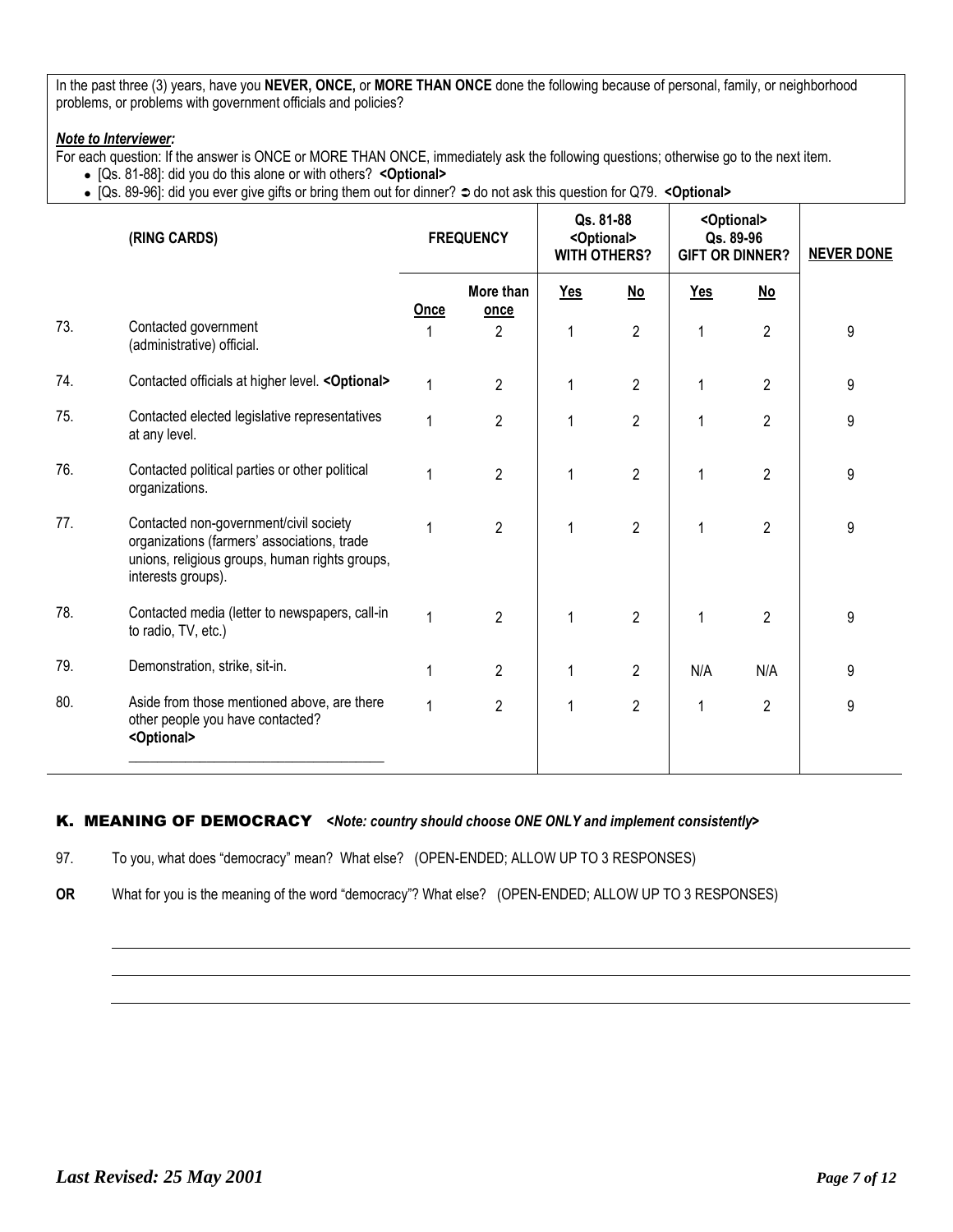# L. SATISFACTION WITH GOVERNMENT AND DEMOCRACY

98. On the whole, how satisfied or dissatisfied are you with the way democracy works in our country. Are you … (SHOWCARD)?

## M. PREFERENCE FOR DEMOCRACY

Here is a scale: 1 means complete dictatorship and 10 means complete democracy. (RATING BOARD)

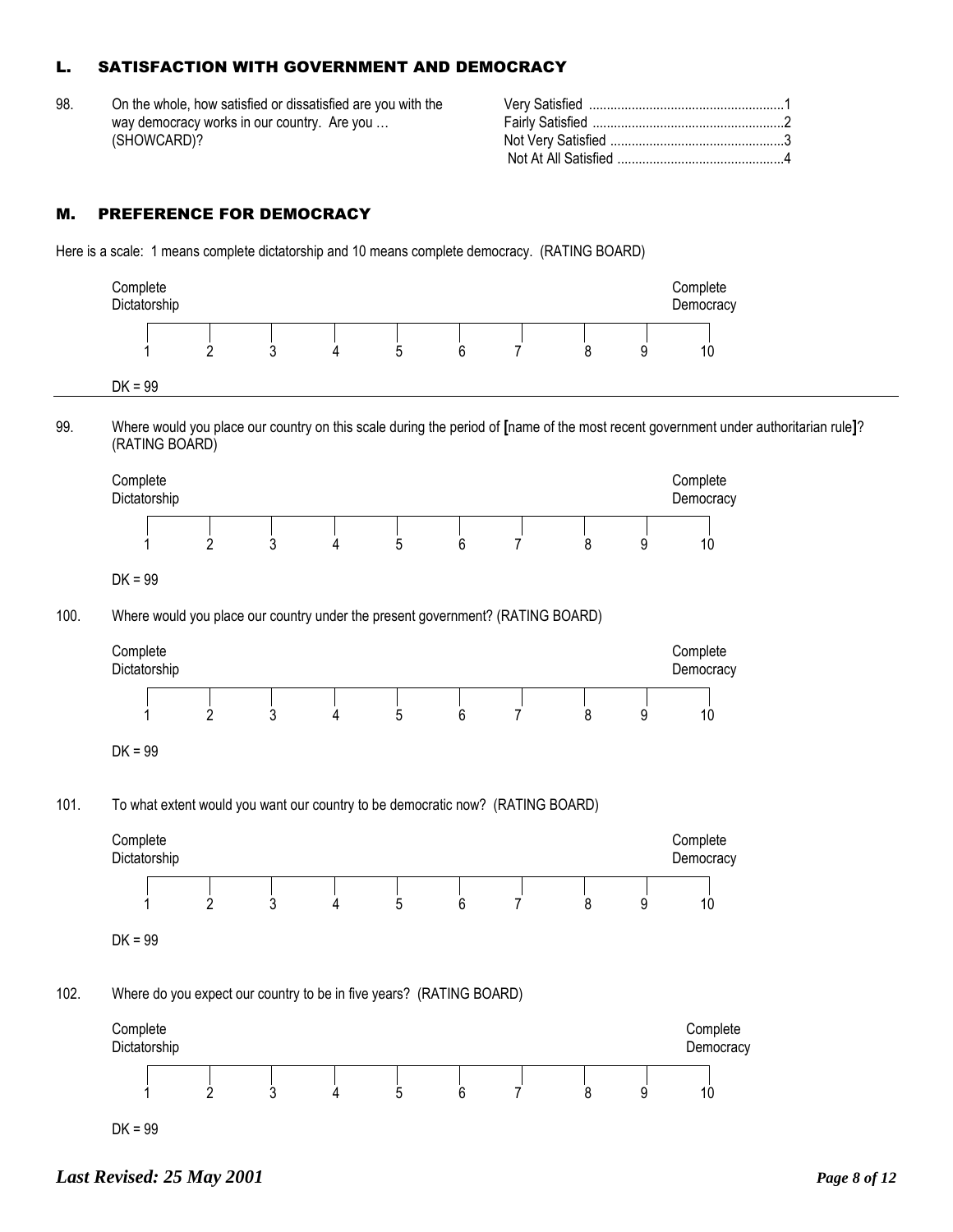# **M.** PREFERENCE FOR DEMOCRACY (cont'd)

103. Here is a similar scale of 1 to 10 measuring the extent to which people think democracy is suitable for our country. If "1" means that democracy is completely unsuitable for **[**name of country**]** today and "10" means that it is completely suitable, where would you place our country today? (RATING BOARD)



# N. REGIME EVALUATION

104. How satisfied or dissatisfied are you with the **[**name of president, etc. ruling current**]** government? Are you … (SHOWCARD)?

105- 113. We would like you now to compare the present system of government with the one our country had under **[**name of president, etc. having most recent authoritarian rule**]**. In each of the following areas, would you say that today things are MUCH BETTER THAN BEFORE, SOMEWHAT BETTER, MUCH THE SAME, SOMEWHAT WORSE, or MUCH WORSE?

#### *CHINA'S INTRODUCTION*

{For China: "We would like you to compare the system of government we have today in China with the one we had before 'reform and opening' in 1978\_.\_}

| (RING CARDS – SHOWCARD) |                                                                                  | <b>Much better</b><br>than Before | <b>Somewhat</b><br><b>Better</b> | Much the<br><b>Same</b> | Somewhat<br>Worse | Much<br>Worse |
|-------------------------|----------------------------------------------------------------------------------|-----------------------------------|----------------------------------|-------------------------|-------------------|---------------|
| 105.                    | Everyone is free to say what they think. < Optional>                             |                                   | 2                                | 3                       | 4                 | 5             |
| 106.                    | Everyone is treated equally by the government.<br><optional></optional>          |                                   | 2                                | 3                       | 4                 | 5             |
| 107.                    | People like me can have an influence on government.                              |                                   | 2                                | 3                       | 4                 | 5             |
| 108.                    | Corruption in politics and government is under<br>control.                       |                                   | $\overline{2}$                   | 3                       | 4                 | 5             |
| 109.                    | The gap between the rich and the poor have<br>narrowed. < Optional>              |                                   | $\mathfrak{p}$                   | 3                       | 4                 | 5             |
| 110.                    | Preventing crime and maintaining order. < Optional>                              |                                   | $\overline{2}$                   | 3                       | 4                 | 5             |
| 111.                    | Economic development. < Optional>                                                |                                   | $\overline{2}$                   | 3                       | 4                 | 5             |
| 112.                    | Judges and courts are free from political interference.<br><optional></optional> |                                   | 2                                | 3                       | 4                 | 5             |
| 113.                    | You can join any organization you like.                                          |                                   | 2                                | 3                       | 4                 | 5             |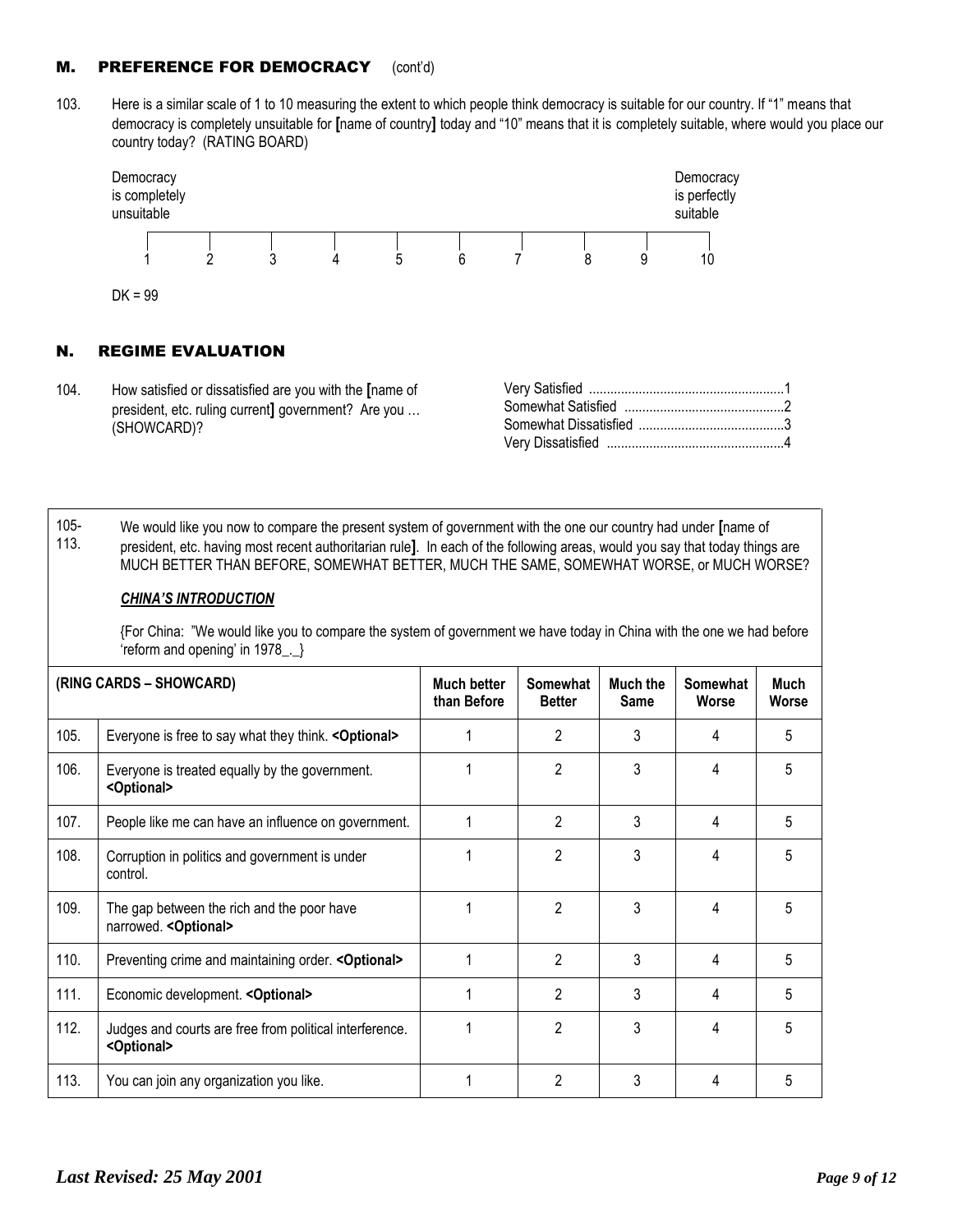#### **N. REGIME EVALUATION** (cont'd)

- 114. How widespread do you think corruption and bribe-taking are in your local/municipal government? Would you say … (SHOWCARD)?
- 115. How widespread do you think corruption and bribe-taking are in the national government **[**in capital city**]**? Would you say … (SHOWCARD)?

Hardly anyone is involved ....................................1 Not a lot of officials are corrupt .............................2 Most officials are corrupt ......................................3 Almost everyone is corrupt ...................................4

116. Have you or anyone you know personally witnessed an act of corruption or bribe-taking by a politician or government official in the past year? IF WITNESSED: Did you personally witness it or were you told about it by a family member or friend who personally witnessed it?

| Told about it by a family member who personally witnessed 3 |  |
|-------------------------------------------------------------|--|
|                                                             |  |
|                                                             |  |
|                                                             |  |

#### **NOTE TO FI:** DO NOT ACCEPT BEING TOLD ABOUT IT BY SOMEONE WHO LEARNED ABOUT AN ACT OF CORRUPTION THROUGH OTHERS OR MASS MEDIA.

#### O. DEMOCRATIC LEGITIMACY AND PREFERENCE FOR DEMOCRACY

117. Which of the following statements comes closest to your own opinion? (STATEMENT CARD)

| Under some circumstances, an authoritarian government can be preferable to a democratic one 2   |  |
|-------------------------------------------------------------------------------------------------|--|
| For people like me, it does not matter whether we have a democratic or a nondemocratic regime 3 |  |

118. Which of the following statements comes closer to your own view? (STATEMENT CARD)

119. If you had to choose between democracy and economic development, which would you say is more important? (STATEMENT CARD)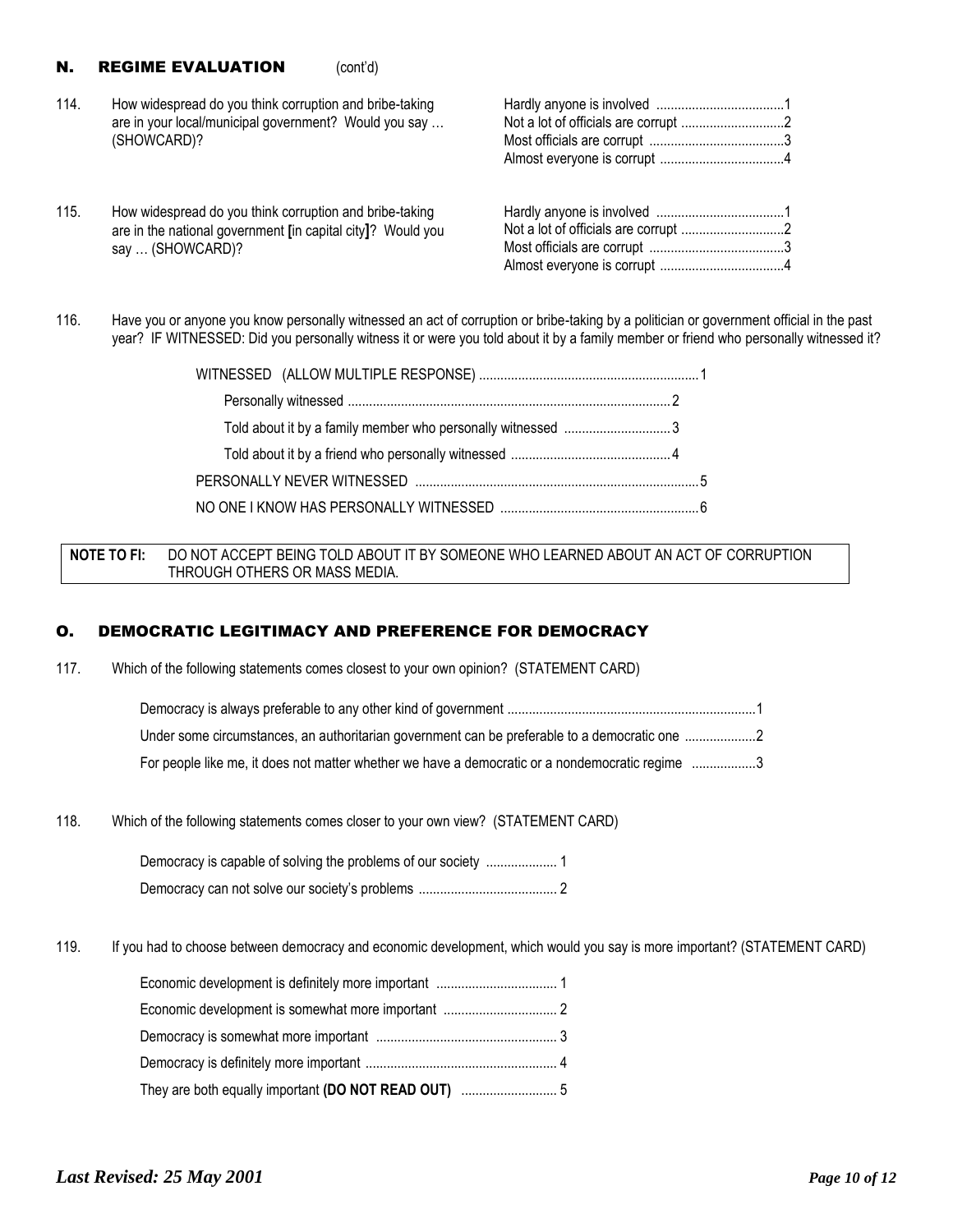# **O.** DEMOCRATIC LEGITIMACY AND PREFERENCE FOR DEMOCRACY (cont'd)

120. Which of these two statements comes closer to your own view? (STATEMENT CARD)

| Parts of the [country] should be allowed to become fully separate states if they choose to. 2 |  |
|-----------------------------------------------------------------------------------------------|--|
|                                                                                               |  |

### P. AGREEMENT/DISAGREEMENT WITH SPECIFIC STATEMENTS

121- 124. As you know, there are some people in our country who would like to change the way in which our country is governed. We would like to know what you think of their views. For each statement, would you say you STRONGLY AGREE, SOMEWHAT AGREE, SOMEWHAT DISAGREE, or STRONGLY DISAGREE?

|      | (RING CARDS – SHOWCARD)                                                               | <b>SWA</b>                  | <b>SWD</b>              | <b>SD</b> |
|------|---------------------------------------------------------------------------------------|-----------------------------|-------------------------|-----------|
|      | DEMOCRATIC LEGITIMACY AND PREFERENCE FOR DEMOCRACY                                    |                             |                         |           |
| 121. | We should get rid of parliament and elections and have a strong leader decide things. | $1 \quad 2 \quad 3 \quad 4$ |                         |           |
| 122. | No opposition party should be allowed to compete for power                            |                             | 2 3 4                   |           |
| 123. | The military should come in to govern the country.                                    | $1 \quad 2 \quad 3 \quad 4$ |                         |           |
| 124. | We should get rid of parliament and elections and have the experts decide everything. | $\mathcal{P}$               | $\overline{\mathbf{3}}$ |           |

125- 131. I have here other statements. For each statement, would you say you STRONGLY AGREE, SOMEWHAT AGREE, SOMEWHAT DISAGREE, or STRONGLY DISAGREE?

|      | (RING CARDS - SHOWCARD)                                                                                                                    | SA | <b>SWA</b>     | <b>SWD</b> | <b>SD</b> |  |  |
|------|--------------------------------------------------------------------------------------------------------------------------------------------|----|----------------|------------|-----------|--|--|
|      | <b>DEMOCRATIC LEGITIMACY</b>                                                                                                               |    |                |            |           |  |  |
| 125. | When the country is facing a difficult situation, it is ok for the government to disregard the law in order to<br>deal with the situation. |    | 2              | 3          | 4         |  |  |
|      | CITIZEN EMPOWERMENT, SYSTEM RESPONSIVENESS AND POLITICAL SUPPORT                                                                           |    |                |            |           |  |  |
| 126. | I think I have the ability to participate in politics.                                                                                     |    | 2              | 3          |           |  |  |
| 127. | Sometimes politics and government seems so complicated that a person like me can't really understand<br>what is going on.                  |    | $\overline{2}$ | 3          | 4         |  |  |
| 128. | The nation is run by a powerful few and ordinary citizens cannot do much about it.                                                         |    | $\overline{2}$ | 3          | 4         |  |  |
| 129. | People like me don't have any influence over what the government does.                                                                     |    | $\overline{2}$ | 3          | 4         |  |  |
| 130. | Whatever its faults maybe, our form of government is still the best for us.                                                                |    | $\overline{2}$ | 3          | 4         |  |  |
| 131. | You can generally trust the people who run our government to do what is right.                                                             |    | 2              | 3          | 4         |  |  |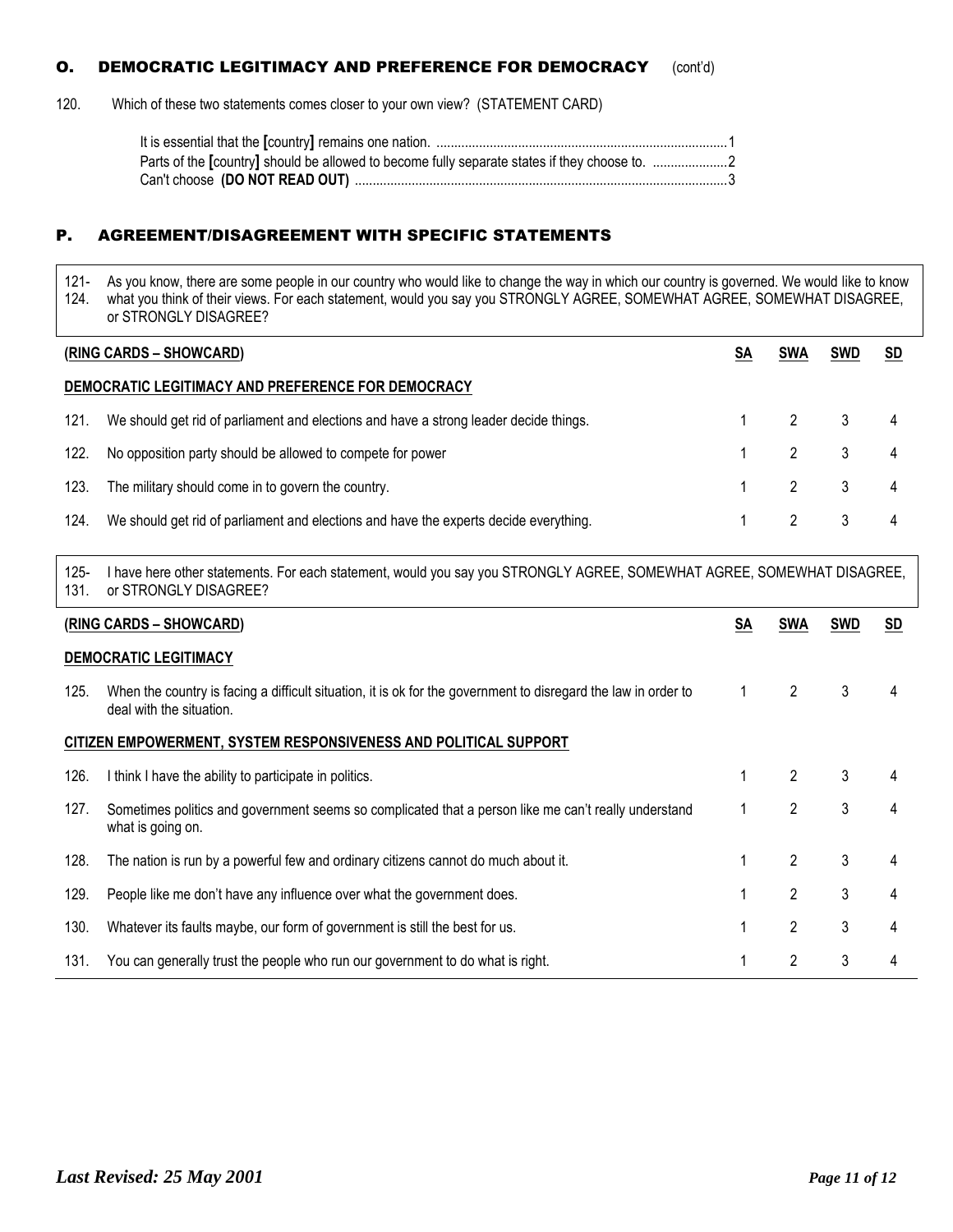| P.   | <b>AGREEMENT/DISAGREEMENT WITH SPECIFIC STATEMENTS</b>                                                                                     | (cont'd)  |                |            |           |
|------|--------------------------------------------------------------------------------------------------------------------------------------------|-----------|----------------|------------|-----------|
|      | (RING CARDS - SHOWCARD)                                                                                                                    | <b>SA</b> | <b>SWA</b>     | <b>SWD</b> | <b>SD</b> |
|      | <b>AUTHORITARIAN/DEMOCRATIC VALUES</b>                                                                                                     |           |                |            |           |
| 132. | People with little or no education should have as much say in politics as highly-educated people.                                          | 1         | 2              | 3          | 4         |
| 133. | Government leaders are like the head of a family; we should all follow their decisions.                                                    |           | 2              | 3          | 4         |
| 134. | The government should decide whether certain ideas should be allowed to be discussed in society.                                           | 1         | 2              | 3          | 4         |
| 135. | Harmony of the community will be disrupted if people organize lots of groups.                                                              | 1         | 2              | 3          | 4         |
| 136. | When judges decide important cases, they should accept the view of the executive branch.                                                   | 1         | 2              | 3          | 4         |
| 137. | If the government is constantly checked [i.e. monitored and supervised] by the legislature,<br>it cannot possibly accomplish great things. | 1         | 2              | 3          | 4         |
| 138. | If we have political leaders who are morally upright, we can let them decide everything.                                                   | 1         | 2              | 3          | 4         |
| 139. | If people have too many different ways of thinking, society will be chaotic.                                                               | 1         | $\mathbf{2}$   | 3          | 4         |
|      | <b>IDEOLOGICAL CLEAVAGE</b>                                                                                                                |           |                |            |           |
| 140. | The government should maintain ownership of major state-owned enterprises.                                                                 | 1         | 2              | 3          | 4         |
| 141. | The national government should have more authority over local decisions than it does now.                                                  | 1         | 2              | 3          | 4         |
| 142. | Our country should defend our way of life instead of becoming more and more like other countries.                                          |           | 2              | 3          | 4         |
| 143. | For the sake of the national community/society, the individual should be prepared to sacrifice his<br>personal interest.                   | 1         | $\overline{2}$ | 3          | 4         |
| 144. | The state is like a big machine and the individual is but a small cog, with no independent status.<br><optional></optional>                | 1         | $\overline{2}$ | 3          | 4         |

#### **BELIEFS IN PROCEDURAL NORMS OF DEMOCRACY**

145- 148. We oftentimes talk about the character and style of political leaders. Please tell me how you feel about the following statements. Do you STRONGLY AGREE, SOMEWHAT AGREE, SOMEWHAT DISAGREE, or STRONGLY DISAGREE?

|      | (RING CARDS – SHOWCARD)                                                                                                                                                                           | SА | <b>SWA</b> | SWD | SD |
|------|---------------------------------------------------------------------------------------------------------------------------------------------------------------------------------------------------|----|------------|-----|----|
| 145. | The most important thing for a political leader is to accomplish his goals even if he has to ignore the<br>established procedure.                                                                 |    |            | 3   | 4  |
| 146. | If a political leader really believes in his position, he should refuse to compromise regardless of how<br>many people disagree.                                                                  |    |            | 3   | 4  |
| 147. | A political leader should tolerate the views of those who challenge his political ideals.<br>[Note to Interviewer: "tolerate" means allowing them to talk and listening to what they have to say] |    |            | 3   | 4  |
| 148. | As long as a political leader enjoys majority support, he should implement his own agenda and<br>disregard the view of the minority.                                                              |    |            | 3   | 4  |

# **MARAMING SALAMAT PO!**

THANK YOU VERY MUCH - GO TO SOCIO-DEMO

#### NOTE TO FI**: PLEASE GIVE ONE SWS/TRENDS-MBL INTERVIEW CARD TO RESPONDENT ONLY AFTER EACH INTERVIEW**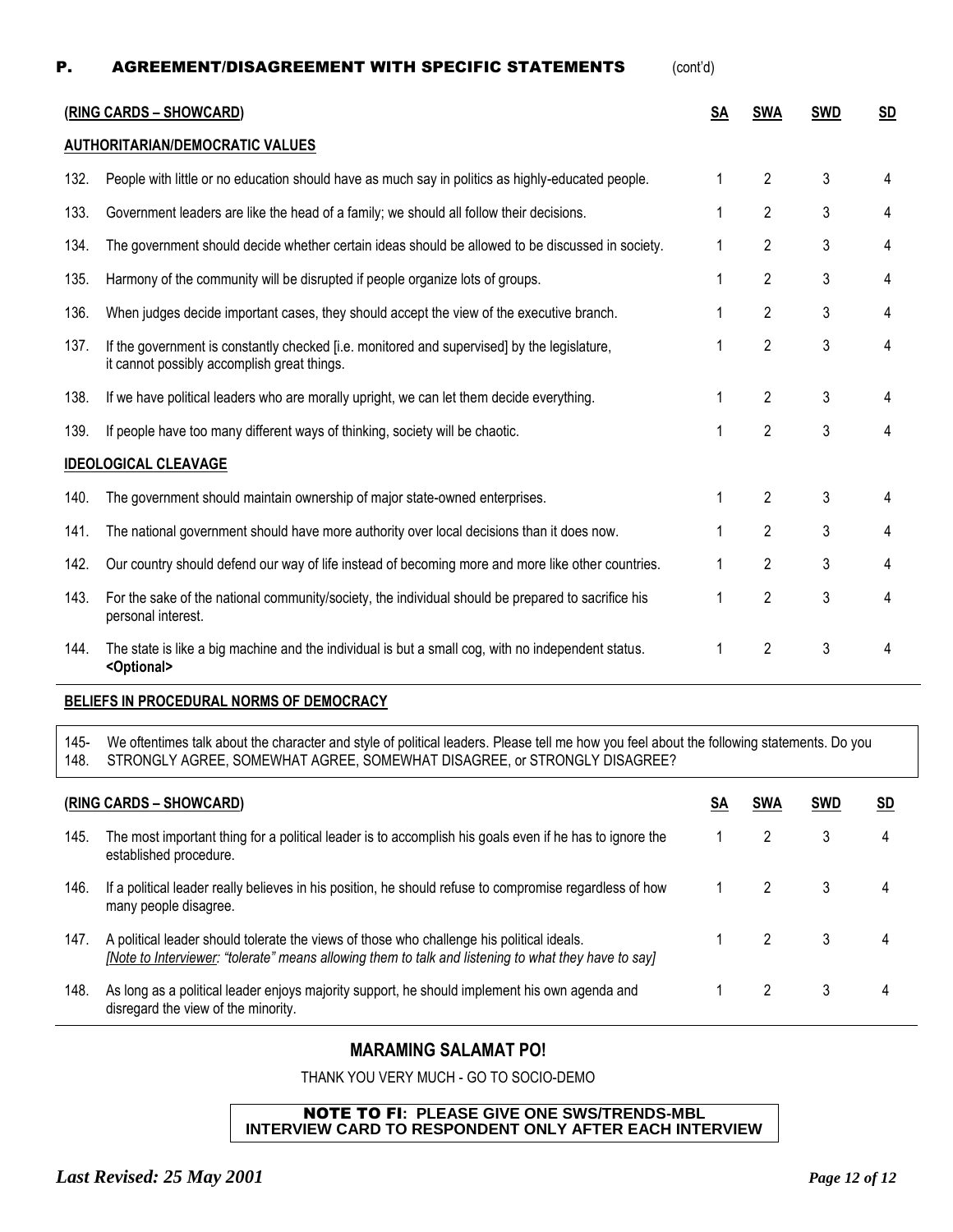# **R. SOCIO-ECONOMIC BACKGROUND VARIABLES**

| <b>COUNTRY CODE</b><br>SE1<br>Japan<br>Hong Kong<br>Taiwan<br>Korea<br>Thailand<br>Philippines<br>Mainland China<br>Indonesia | 01<br>02<br>03<br>04<br>05<br>06<br>07<br>08 | SE <sub>6</sub><br>RELIGION <country grid="" specific=""><br/>Roman Catholic<br/>10<br/>20<br/>Protestant<br/>30<br/>Jews<br/>40<br/>Islam<br/>50<br/>Hindu<br/>60<br/><b>Buddhist</b><br/>70<br/>Other Asian religions<br/>Iglesia Ni Cristo<br/>71<br/>72<br/>Aglipayan<br/>73<br/>Born Again</country> | SE14 LANGUAGE<br><optional and="" country="" specific=""><br/>What language do you speak the most in the<br/>home?<br/>Only local language<br/>Mostly local language<br/>2<br/><math>\mathbf{3}</math><br/>A mixture of local and official language<br/>Mostly official language<br/>4<br/>5<br/>Only official language</optional> |
|-------------------------------------------------------------------------------------------------------------------------------|----------------------------------------------|-----------------------------------------------------------------------------------------------------------------------------------------------------------------------------------------------------------------------------------------------------------------------------------------------------------|------------------------------------------------------------------------------------------------------------------------------------------------------------------------------------------------------------------------------------------------------------------------------------------------------------------------------------|
| SE2 GENDER<br>Male<br>Female                                                                                                  | 1<br>$\overline{2}$                          | ( )<br>Other, specify<br>99<br><b>NONE</b>                                                                                                                                                                                                                                                                | SE16 ETHNICITY <country specific=""><br/>Do you consider yourself as (SHOWCARD)?</country>                                                                                                                                                                                                                                         |
| SE3 ACTUAL AGE & AGE GROUP<br>18-19<br>$20 - 24$                                                                              | 01<br>02                                     | SE7<br><b>RELIGIOSITY</b><br>About how often do you practice religious<br>services or rituals these days?<br>(SHOWCARD)                                                                                                                                                                                   | <b>SE16a SUBJECTIVE ETHNICAL IDENTITY</b><br><optional &="" country="" specific=""><br/>Do you think of yourself as (SHOWCARD)?</optional>                                                                                                                                                                                         |
| 25-29                                                                                                                         | 03                                           | Several times a day<br>1                                                                                                                                                                                                                                                                                  | (SHOWCARD)<br>SE <sub>16a</sub><br><b>SE16</b>                                                                                                                                                                                                                                                                                     |
| 30-34                                                                                                                         | 04                                           | $\overline{2}$<br>Once a day                                                                                                                                                                                                                                                                              | Bicolano<br>01<br>01                                                                                                                                                                                                                                                                                                               |
| 35-39                                                                                                                         | 05                                           | 3<br>Several times a week                                                                                                                                                                                                                                                                                 | 02<br>Cebuano<br>02                                                                                                                                                                                                                                                                                                                |
| 40-44<br>45-49                                                                                                                | 06<br>07                                     | 4<br>Once a week<br>5<br>Once a month                                                                                                                                                                                                                                                                     | 03<br>03<br>Ifugao<br>04<br>04<br>Igorot                                                                                                                                                                                                                                                                                           |
| 50-54                                                                                                                         | 08                                           | 6<br>Only on special religious days                                                                                                                                                                                                                                                                       | 05<br>05<br>Ilocano                                                                                                                                                                                                                                                                                                                |
| 55-59                                                                                                                         | 09                                           | Once a year                                                                                                                                                                                                                                                                                               | 06<br>06<br>llonggo                                                                                                                                                                                                                                                                                                                |
| 60-70                                                                                                                         | 10                                           | 8<br>Less often                                                                                                                                                                                                                                                                                           | 07<br>Maguindanao<br>07                                                                                                                                                                                                                                                                                                            |
| 71-75                                                                                                                         | 11                                           | 9<br>Practically never                                                                                                                                                                                                                                                                                    | 08<br>Maranao<br>08                                                                                                                                                                                                                                                                                                                |
| 76 & OVER                                                                                                                     | 12                                           |                                                                                                                                                                                                                                                                                                           | 09<br>Tagalog<br>09                                                                                                                                                                                                                                                                                                                |
| Actual                                                                                                                        |                                              | SE8<br><b>SIZE OF HOUSEHOLD</b>                                                                                                                                                                                                                                                                           | 10<br>10<br>Tausug<br>Others, specify                                                                                                                                                                                                                                                                                              |
|                                                                                                                               |                                              | How many people live in this household?<br>SE <sub>8</sub> a                                                                                                                                                                                                                                              | 98<br>98<br>Don't know                                                                                                                                                                                                                                                                                                             |
| <b>SE4 MARITAL STATUS</b>                                                                                                     |                                              | (only those who live and eat together)                                                                                                                                                                                                                                                                    | 99<br>Refused<br>99                                                                                                                                                                                                                                                                                                                |
|                                                                                                                               |                                              | (Code EXACT no. of people)                                                                                                                                                                                                                                                                                |                                                                                                                                                                                                                                                                                                                                    |
| Married                                                                                                                       | 1                                            |                                                                                                                                                                                                                                                                                                           |                                                                                                                                                                                                                                                                                                                                    |
| Living-in as married                                                                                                          | $\overline{\mathbf{c}}$                      | SE8b<br>How many generations of family members                                                                                                                                                                                                                                                            | <b>SE17</b><br>SUBJECTIVE SOCIAL STATUS                                                                                                                                                                                                                                                                                            |
| Widowed<br>Separated/Married but separated/                                                                                   | 3<br>4                                       | live in this household?                                                                                                                                                                                                                                                                                   | People sometimes think of the social status<br>of their families in terms of upper class,                                                                                                                                                                                                                                          |
| not living with legal spouse                                                                                                  |                                              | One generation<br>1<br>2<br>Two generations                                                                                                                                                                                                                                                               | middle class or lower class. Where would                                                                                                                                                                                                                                                                                           |
| Divorced                                                                                                                      | 5                                            | 3<br>Three generations                                                                                                                                                                                                                                                                                    | you place your family on the following scale?                                                                                                                                                                                                                                                                                      |
| Single/Never married                                                                                                          | 6                                            | Mote than three generations<br>4                                                                                                                                                                                                                                                                          | (SHOWCARD)                                                                                                                                                                                                                                                                                                                         |
|                                                                                                                               |                                              |                                                                                                                                                                                                                                                                                                           | Upper class<br>1                                                                                                                                                                                                                                                                                                                   |
|                                                                                                                               |                                              | <b>ACTUAL COUNT</b>                                                                                                                                                                                                                                                                                       | Upper middle class<br>2                                                                                                                                                                                                                                                                                                            |
| <b>SE5 EDUCATION</b>                                                                                                          |                                              | (INCLUDE servants, transients/borders)                                                                                                                                                                                                                                                                    | 3<br>Middle class                                                                                                                                                                                                                                                                                                                  |
| What is your highest level of education?                                                                                      |                                              |                                                                                                                                                                                                                                                                                                           | 4<br>Lower-Middle class                                                                                                                                                                                                                                                                                                            |
| No formal education                                                                                                           | 01                                           | <b>ACTUAL COUNT</b><br>(EXCLUDE servants, transients/borders)                                                                                                                                                                                                                                             | 5<br>Lower class<br>7<br>Don't know                                                                                                                                                                                                                                                                                                |
| Incomplete primary/elementary                                                                                                 | 02                                           |                                                                                                                                                                                                                                                                                                           | 8<br>None of these                                                                                                                                                                                                                                                                                                                 |
| Complete primary/elementary                                                                                                   | 03                                           |                                                                                                                                                                                                                                                                                                           | 9<br>No answer                                                                                                                                                                                                                                                                                                                     |
| Incomplete secondary/high school:                                                                                             | 04                                           |                                                                                                                                                                                                                                                                                                           |                                                                                                                                                                                                                                                                                                                                    |
| technical/vocational type                                                                                                     |                                              | SE <sub>9</sub><br>MONTHLY HOUSEHOLD INCOME                                                                                                                                                                                                                                                               |                                                                                                                                                                                                                                                                                                                                    |
| Complete secondary/high school                                                                                                | 05                                           | Here is a scale of household monthly incomes. We would like to know in what group your household                                                                                                                                                                                                          |                                                                                                                                                                                                                                                                                                                                    |
| technical/vocational type                                                                                                     |                                              | on average is, counting all wages, salaries, pensions, dividends and other incomes that come in                                                                                                                                                                                                           |                                                                                                                                                                                                                                                                                                                                    |
| Incomplete secondary/high school                                                                                              | 06                                           | before taxes and other deduction. Just give the letter of the group your household falls into.                                                                                                                                                                                                            |                                                                                                                                                                                                                                                                                                                                    |
| Complete secondary/high school<br>Some university/college-level,                                                              | 07<br>08                                     | (SHOWCARD)<br>Less than $P$ 5,500<br>A                                                                                                                                                                                                                                                                    |                                                                                                                                                                                                                                                                                                                                    |
| with diploma                                                                                                                  |                                              | P 5,501 to P 10,000<br>Β                                                                                                                                                                                                                                                                                  |                                                                                                                                                                                                                                                                                                                                    |
| With University/College degree                                                                                                | 09                                           | С<br>P 10,001 to P 20,000                                                                                                                                                                                                                                                                                 |                                                                                                                                                                                                                                                                                                                                    |
| Post-graduate degree                                                                                                          | 10                                           | P 20,001 to P 40,000<br>D                                                                                                                                                                                                                                                                                 |                                                                                                                                                                                                                                                                                                                                    |
|                                                                                                                               |                                              | E<br>$P$ 40,001 and above                                                                                                                                                                                                                                                                                 |                                                                                                                                                                                                                                                                                                                                    |
| SE5a How many years of formal education                                                                                       |                                              |                                                                                                                                                                                                                                                                                                           |                                                                                                                                                                                                                                                                                                                                    |
| you have received?                                                                                                            |                                              | SE9a TYPES OF INCOME RECEIVED                                                                                                                                                                                                                                                                             |                                                                                                                                                                                                                                                                                                                                    |
| (EXCLUDE Kindergarten)<br>(2-digit code)                                                                                      |                                              | In the past 6 months in the course of an ordinary month, where does your personal income come<br>from? Where else? (ALLOW MULTIPLE RESPONSE)                                                                                                                                                              |                                                                                                                                                                                                                                                                                                                                    |
|                                                                                                                               |                                              | (SHOWCARD)                                                                                                                                                                                                                                                                                                |                                                                                                                                                                                                                                                                                                                                    |
|                                                                                                                               |                                              | Wages and salaries                                                                                                                                                                                                                                                                                        | 1                                                                                                                                                                                                                                                                                                                                  |
|                                                                                                                               |                                              | Rentals of property or any asset                                                                                                                                                                                                                                                                          | $\overline{c}$                                                                                                                                                                                                                                                                                                                     |
|                                                                                                                               |                                              | Business income                                                                                                                                                                                                                                                                                           | 3                                                                                                                                                                                                                                                                                                                                  |
|                                                                                                                               |                                              | Gift/help from relatives and other people                                                                                                                                                                                                                                                                 | 4                                                                                                                                                                                                                                                                                                                                  |
|                                                                                                                               |                                              | Pension and retirement benefits                                                                                                                                                                                                                                                                           | 5                                                                                                                                                                                                                                                                                                                                  |
|                                                                                                                               |                                              | Others, pls. specify                                                                                                                                                                                                                                                                                      | ( )                                                                                                                                                                                                                                                                                                                                |
|                                                                                                                               |                                              |                                                                                                                                                                                                                                                                                                           |                                                                                                                                                                                                                                                                                                                                    |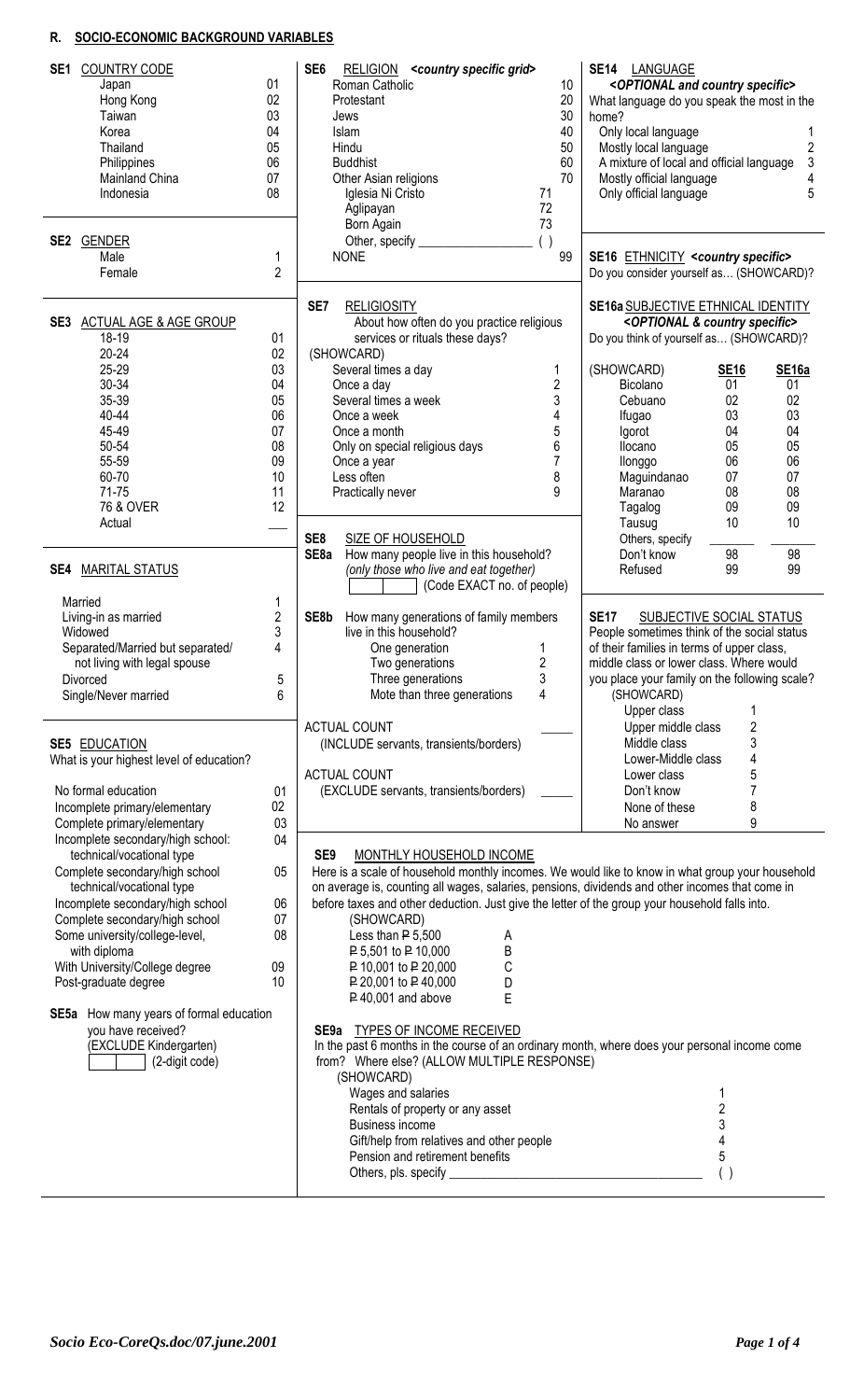# **R. SOCIO-ECONOMIC BACKGROUND VARIABLES** (cont'd)

# **SE12a.** MAIN OCCUPATION **SE12a&b: MAIN OCCUPATION OF:**

|    |                                                                           | <b>RESPONDENT</b>               |    |    | <b>CHIEF WAGE EARNER &lt; Optional&gt;</b> |                                 |    |  |  |
|----|---------------------------------------------------------------------------|---------------------------------|----|----|--------------------------------------------|---------------------------------|----|--|--|
|    | <b>VERBATIM:</b>                                                          | (POSITION/DESIGNATION/EMPLOYER) |    |    |                                            | (POSITION/DESIGNATION/EMPLOYER) |    |  |  |
| L. | IN THE LABOR FORCE                                                        |                                 |    |    |                                            |                                 |    |  |  |
|    | Hired Workers (Excluding unpaid family workers)<br>Professional/technical |                                 | 11 | 10 |                                            | 11                              | 10 |  |  |
|    | (including military, police, security personnel)                          |                                 |    |    |                                            |                                 |    |  |  |
|    | Managers/Supervisors                                                      |                                 | 12 |    |                                            | 12                              |    |  |  |
|    | Clerical/Administrative/Sales (office workers)                            |                                 | 13 |    |                                            | 13                              |    |  |  |
|    | Non-agricultural, skilled (non-office workers)                            |                                 | 14 |    |                                            | 14                              |    |  |  |
|    | Non-agricultural, unskilled (laborers)                                    |                                 | 15 |    |                                            | 15                              |    |  |  |
|    | Agricultural (include fishing, forestry)                                  |                                 | 16 |    |                                            | 16                              |    |  |  |
|    | <b>Employers and Self-Employed</b>                                        |                                 |    | 17 |                                            |                                 | 17 |  |  |
|    | Agricultural operators (include fishing, forestry)                        |                                 | 18 |    |                                            | 18                              |    |  |  |
|    | Non-agricultural entrepreneurs                                            |                                 | 19 |    | 20                                         | 19                              |    |  |  |
|    | With 10 or more employees                                                 | 20<br>21                        |    |    | 21                                         |                                 |    |  |  |
|    | With less than 10 employees<br>No employees                               | 22                              |    |    | 22                                         |                                 |    |  |  |
|    | <b>Purely Property Owners (Income mainly from rentals)</b>                |                                 |    | 30 |                                            |                                 | 30 |  |  |
|    | Rentals from agricultural properties                                      | 31                              |    |    | 31                                         |                                 |    |  |  |
|    | Rentals from non-agricultural properties                                  | 32                              |    |    | 32                                         |                                 |    |  |  |
|    | Others (specify)                                                          | ( )                             |    |    | ( )                                        |                                 |    |  |  |
|    | <b>Unpaid Family Worker</b>                                               |                                 |    | 40 |                                            |                                 | 40 |  |  |
|    | Presently unemployed but LOOKING FOR WORK                                 |                                 |    | 50 |                                            |                                 | 50 |  |  |
|    | Homecare                                                                  | 51                              |    |    | 51                                         |                                 |    |  |  |
|    | Student                                                                   | 52                              |    |    | 52                                         |                                 |    |  |  |
|    | Retired                                                                   | 53                              |    |    | 53                                         |                                 |    |  |  |
|    | Disabled                                                                  | 54                              |    |    | 54                                         |                                 |    |  |  |
|    | II. NOT IN THE LABOR FORCE                                                |                                 |    |    |                                            |                                 |    |  |  |
|    | Presently unemployed and NOT LOOKING FOR<br><b>WORK</b>                   |                                 |    | 60 |                                            |                                 | 60 |  |  |
|    | Homecare                                                                  | 61                              |    |    | 61                                         |                                 |    |  |  |
|    | Student                                                                   | 62                              |    |    | 62                                         |                                 |    |  |  |
|    | Retired                                                                   | 63                              |    |    | 63                                         |                                 |    |  |  |
|    | Disabled                                                                  | 64                              |    |    | 64                                         |                                 |    |  |  |
|    | Others (specify)                                                          | 65                              |    |    | 65                                         |                                 |    |  |  |
|    | Never worked before                                                       |                                 |    | 70 |                                            |                                 | 70 |  |  |
|    | Homecare                                                                  | 71                              |    |    | 71                                         |                                 |    |  |  |
|    | Student                                                                   | 72                              |    |    | 72                                         |                                 |    |  |  |
|    | Retired                                                                   | 73                              |    |    | 73                                         |                                 |    |  |  |
|    | Disabled                                                                  | 74                              |    |    | 74                                         |                                 |    |  |  |
|    | Others (specify)                                                          | 75                              |    |    | 75                                         |                                 |    |  |  |
|    | Respondent is also the Chief Wage Earner                                  |                                 |    | 80 |                                            |                                 | 80 |  |  |
|    |                                                                           |                                 |    |    |                                            |                                 |    |  |  |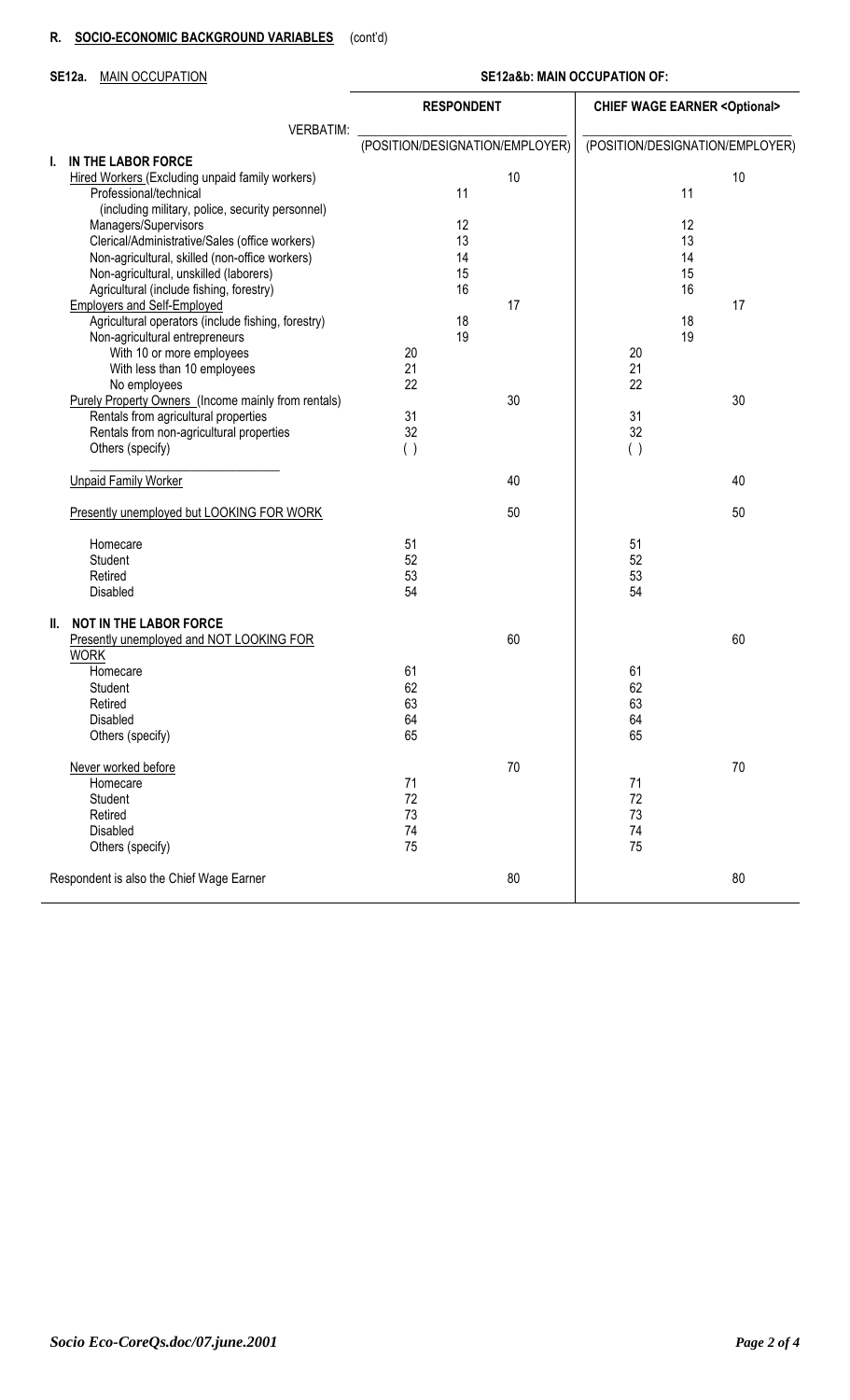# **Interview Record**

[To be filled in by interviewers only.]

| 1. |                |                                                                                |                                                                                             |
|----|----------------|--------------------------------------------------------------------------------|---------------------------------------------------------------------------------------------|
| 2. |                | Is this the first questionnaire you have completed?                            |                                                                                             |
|    | 2a.            | Interviewer's gender                                                           |                                                                                             |
|    | $2b$ .         | Interviewer's Age                                                              |                                                                                             |
|    | 2c.            | What kind of language do you normally use at<br>home? [Country-specific]       |                                                                                             |
|    |                | 3. In the interview, other than the respondent, were others present?           |                                                                                             |
|    |                | 3a. Who were they? (Multiple answers allowed)                                  | Others, specify ______________________________()                                            |
| 4. |                | Has the respondent ever refused to be interviewed during<br>the whole process? | Yes. Right at the beginning of the interview. 1<br>Yes. Towards the end of the interview. 3 |
| 5. |                | Has the respondent ever felt impatient during the interview?                   |                                                                                             |
| 6. |                | How cooperative was the respondent during the interview?                       |                                                                                             |
| 7. |                | Date of Interview:<br>2<br>0<br>0<br>Month<br>Date<br>Year                     | 1.                                                                                          |
| 8. | scheme as 2c.) | Language in which interview was conducted (same coding                         | ( )                                                                                         |

9. Was the interview conducted with the assistance of an interpreter?

| No |  |
|----|--|